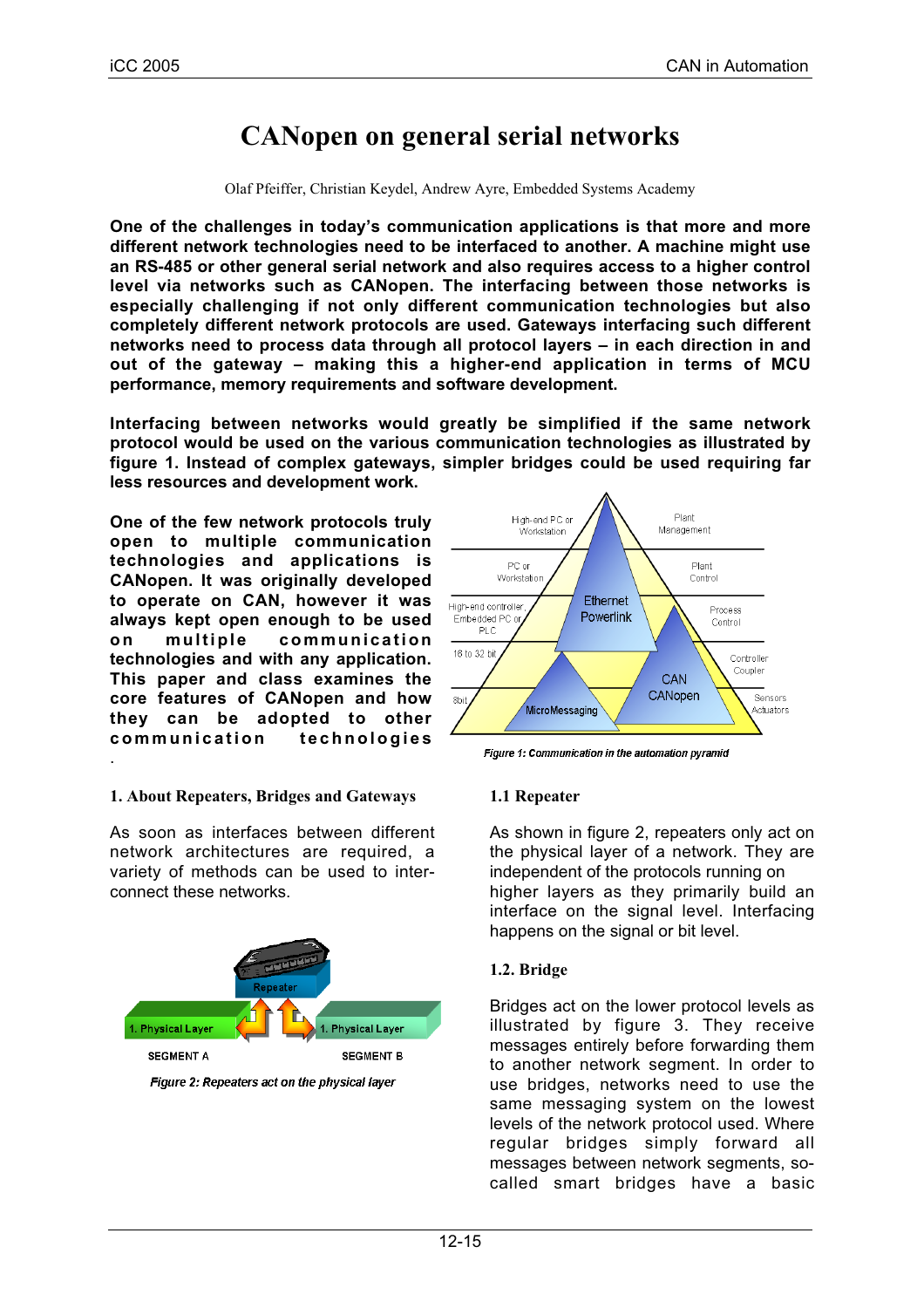understanding of some of the higherlayers in a network protocol and only forward those messages that require forwarding. At this level a smart bridge would need to be able to know which nodes are on which network segment and



Figure 3: Bridges act on the data link layer

also know the destination for messages received so that it can make a decision to which segment this message needs to be forwarded.

# **1.3. Gateway**

Gateways as shown in figure 4 act on the highest protocol levels and have detailed knowledge about the network protocols used. In large networks they also have more knowledge about the entire network structure, supporting optimized longdistance routing of messages. Gateways could also operate on different network protocol stacks allowing data exchange between completely different network technologies such as CAN with CANopen and Ethernet with TCP/IP.



Figure 4: Gateways act on higher layers

# **1.4. Comparison of Complexity**

In terms of hardware and software requirements, including the development and configuration the differences between repeaters, bridges and gateways are immense. A repeater can be developed without microcontroller and software. A bridge requires a medium performance microcontroller/microprocessor with software that is aware of selected network protocol features. A gateway however, requires a high-end microcontroller/microprocessor with an extensive software package. It needs to have a full understanding of ALL network protocols connected to it and requires extensive configuration information about ALL transferred data. Only with that information can a gateway make decisions about which data is forwarded how to where.

# **2. Drastically reduce Complexity**

In applications where multiple communication technologies are used (for example any combination of RS-485, I2C, CAN and Ethernet), the overall time used for development, test, integration and maintenance can be reduced drastically if a common network protocol is used across all the communication technologies.

Not only does one reduce the overhead of developing, testing and maintaining a variety of network protocols. The<br>interfaces between the network interfaces between the network architectures do not need to be gateways anymore. In most cases a bridge or smart bridge would be sufficient to interface between the different communication technologies, if they use the same network protocol.

By using a common network protocol such as CANopen on two different communication technologies, the overall project complexity can typically be reduced by far more than 50%. The entire overhead for developing, testing and maintaining that second network protocol is removed, including the complex gateways required to handle the interfacing between the two.

#### **3. Choosing CANopen as a Common Protocol**

CANopen variations have already successfully been used on several serial busses (MicroMessaging) and on Ethernet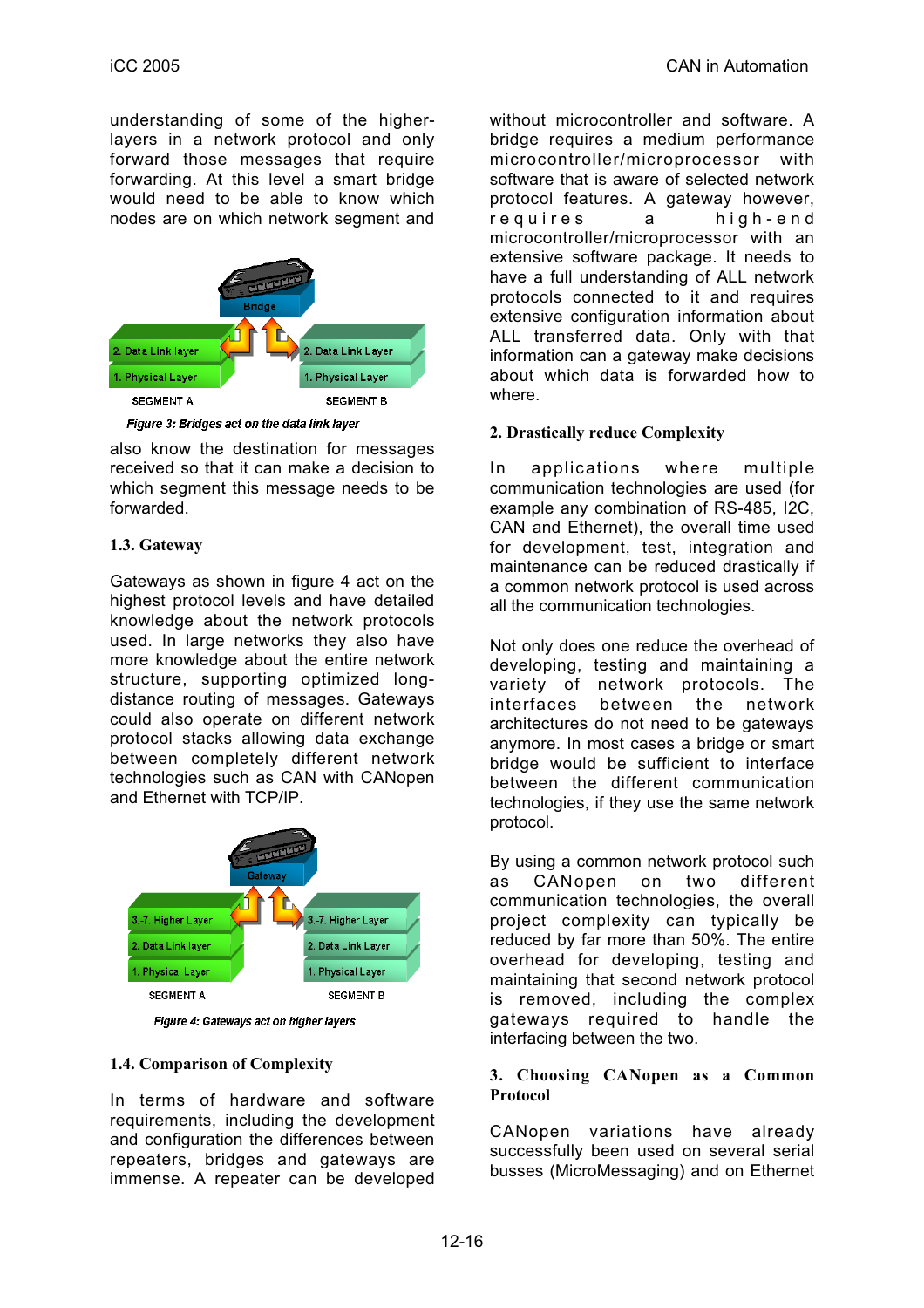(Ethernet-Powerlink). Other arguments that make CANopen a first-choice candidate for a common network protocol are:

- Its openness in regards to availability of the standard (specification available for free from the CiA – CAN in Automation User's and Manufacturers Group)
- Its openness in regards to its ability to be customized for deeply embedded applications (can be optimized towards application requirements)
- Its minimal form factor, minimal implementations fit into some of the smallest 8-bit microcontrollers
- Its application independence (not designed for a specific, limited usage)
- Large number of suppliers for development tools such as configuration tools, monitors, analyzers, libraries, source codes and off-the-shelf products.

In summary, CANopen is very suitable to be used on multiple communication technologies, as long as those technologies provide some basic, common requirements.

## **3.1. Basic Requirement: Message Oriented**

A communication network must fulfill the following basic requirement to be usable for CANopen: It must provide a messageoriented communication system that allows giving messages transmitted a message identifier. In case of very simple, byte-oriented serial communications a message system would need to be defined that uses a message identifier (preferably in the range of 8 to 16 bits) followed by a specified number of data bytes (at least a message size of 8 bytes must be supported).

In regards to bus arbitration (how is it decided which node may when access the bus and write something) a multi-master access system is preferred, but not required. In case of a multi-master system multiple nodes may write messages at the

same time and collisions get resolved by the communication technology.

In case multi-master access is not available, a polling/synchronization mechanism is used where nodes are polled individually.

#### **3.2. General CANopen Methodologies**

When looking at CANopen a little closer, one realizes that many techniques used are completely independent in regards to the specific messaging or networking system used.

## **3.2.1. The Object Dictionary Concept**

The CANopen Object Dictionary concept of identifying configuration parameters as well as process data used by an index and subindex is independent of the physical layers used and can be directly used with other data link layers.

For operation on lower-performance microcontrollers it may be considered to limit the size of Object Dictionary entries to a total of 32-bit. If all entries are of 32bit or less, segmented SDO transfers do not need to be implemented and only the simpler expedited SDO transfer is used.

#### **3.2.2. Access to the Object Dictionary with Service Data Objects**

The message contents used during SDO data transfer shall directly be adopted when using CANopen on other serial networks. This requires that single messages on these serial networks can store at least 8 data bytes.

The actual length of an SDO message may be optimized. In traditional CANopen SDO messages always contain 8 data bytes, even if some of them are unused. When using CANopen on other general serial networks, unused bytes may be omitted.

In order to provide this standardized access to the OD of a node, each node must implement at least one SDO server that uses a default set of message identifiers for the SDO request sent to it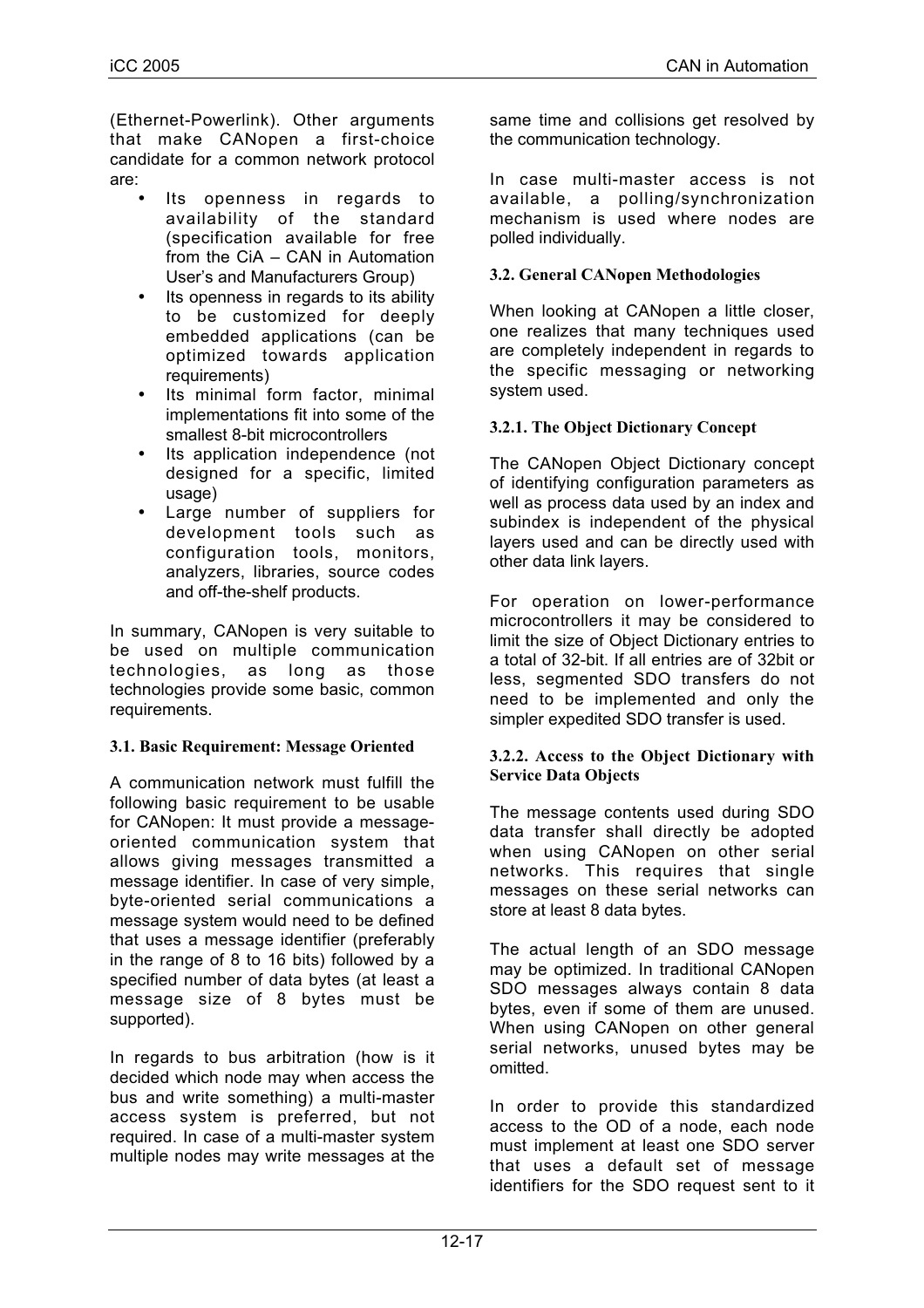and the SDO response it uses to reply to such requests. The specific message assignment is part of the pre-defined connection set explained further on.

#### **3.2.3. Process Data Object Mapping**

Although the SDO accesses theoretically allow access to all configuration and process data of all nodes, the SDO communication method is not suitable for real-time process data. Using a node to node communication method involving a polling mechanism makes this a very inefficient communication method needing at least one pair of messages must to get a single variable transmitted from one node to the other.

The Process Data Object (PDO) is a method of allowing multiple OD entries to be transmitted within one message. The transmission is always a broadcast, so any nodes connected to the network can consume this data. In addition there are a variety of triggering mechanism depending on the communication system used.

When using CANopen on general serial networks, the existing PDO mapping mechanism is directly used. This again requires that the data link layer used supports message sizes with up to 8 data bytes. The PDO communication parameters are interpreted slightly

#### **3.2.4. Default Connection Set**

Any CANopen like network system shall have a default connection set. This is the default assignment for the usage of the message identifiers. Although some identifiers might be re-configured and used differently after initialization, there are some that must not be changed to ensure that the basic communication channels always work. The message identifiers that may not change during operation are those used for the default SDO accesses (one message each for request and response), the NMT Master message (broadcast from the Network Management Master to all nodes) and the NMT control messages (boot-up and heartbeat messages from the nodes).

In traditional CANopen the message identifier is divided into a function code of 4 bits and the node ID field of 7 bits.

For common serial networks, different default connection sets are defined depending on the number of bits provided by the message identifier field.

Lowering the number of bits in the message identifier field to 8, 7 or 6 bits also results in smaller function code fields and in a smaller amount of node IDs supported. The following table summarizes the different pre-defined connection sets used.

| Bits in | Bits in | Bits in | Maximum      |
|---------|---------|---------|--------------|
| Msg     | Fct.    | Node    | number<br>οf |
| ID      | Code    | ID      | Nodes<br>per |
|         |         |         | segment      |
| 11      |         |         | 127          |
| 8       | 3       | 5       | 31           |
|         | 3       |         | 15           |
|         | 3       | ว       |              |

The usage of a 3-bit Function Code is illustrated by the following table

| Function       | Node     | Function<br>Code          |
|----------------|----------|---------------------------|
| Code           | ID field | assignment                |
| 0              | 0        | <b>NMT Master message</b> |
| 0              | > 0      | <b>Transmit Heartbeat</b> |
| $\overline{1}$ | 0        | SYNC message              |
| 1              | > 0      | <b>EMCY</b> message       |
| $\overline{2}$ | 0        | TIME message              |
| $\overline{2}$ | > 0      | Transmit PDO 1            |
| $\overline{3}$ | 0        | Reserved                  |
| $\overline{3}$ | > 0      | Receive PDO 1             |
| 4              | 0        | Reserved                  |
| 4              | > 0      | <b>Transmit PDO 2</b>     |
| 5              | 0        | Reserved                  |
| 5              | > 0      | Receive PDO 2             |
| 6              | 0        | Reserved                  |
| 6              | > 0      | <b>Receive SDO</b>        |
| $\overline{7}$ | 0        | Reserved                  |
|                |          | <b>Transmit SDO</b>       |

#### **3.2.5. Bus Arbitration and Message Triggering**

The recently introduced, enhanced synchronization method of CANopen can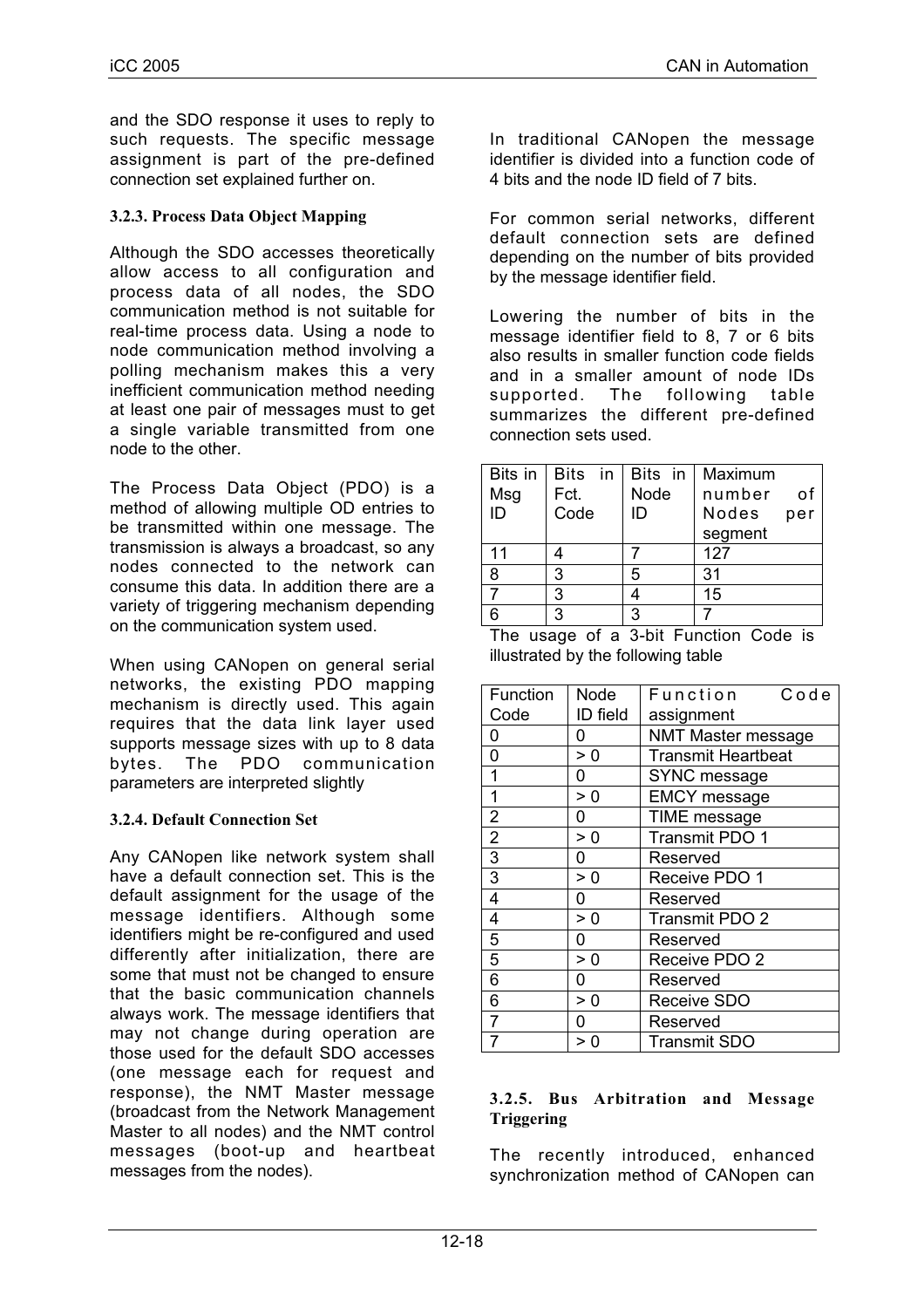easily used for an individual polling of nodes, independent of the communication technology used. This method enhanced the SYNC signal by one byte, the SYNC counter. Depending on configuration, this signal can now also be used to poll individual nodes.

Such a system assumes that there is one node responsible for assigning the bus to a node ensuring that only one node at the time has the permission to speak. In general two methods can be implemented:

- Single SYNC producer: a polling mechanism where one node is in charge of cyclically polling all nodes connected
- Multiple SYNC producer: A token passing mechanism where one node is in charge of starting and monitoring a token that is passed on from node to node

Both mechanisms allow the reduction of the amount of messages produced by each node when being polled (lower priority messages might need to wait until the next cycle) making this communication method very deterministic and suitable for real-time applications.

It should be noted that PDO data transmission can still be combined with the triggering methods event driven (COS: change-of-state) or time driven. Meaning that only if the data changed and/or a timer expired does data actually get transmitted in the next poll cycle.

## **3.2.6. Single SYNC producer**

In this communication model a single node is responsible for polling all nodes connected. It does this by producing SYNC messages with a one-byte counter used as a node identifier. Nodes receiving a SYNC message with its own node ID in the counter now have an assigned time window to make their transmissions. In case the window is not big enough for all transmissions queued, only the higher priority transmissions (those with the lowest message identifier) are made, others will have to wait until the next cycle. In this communication mode defining the

length of the window is a crucial parameter. If it is too long, bandwidth is wasted. If it is too short, even important data messages might get delayed.



Figure 5: One SYNC producer polls all CANopen nodes

#### **3.2.7. Multiple SYNC producer**

In this optimized communication model each node automatically produces the SYNC signal for the next node upon completion of its transmissions. This method makes better use of the available total bandwidth as individual nodes are not assigned fixed time windows for their transmissions. These windows still exists, but only as a maximum. If a node has nothing to transmit, the time window is automatically shortened and the next node gets polled. In this communication mode the length of the window can be kept larger as in the single SYNC producer mode as a window gets "terminated" if no further transmissions are pending.

It should be noted that one node would still be responsible for creating the initial SYNC signal and that needs to monitor if the SYNC gets lost or needs to be replaced because of gaps in the chain (maybe node 3 polls node 4, but there is no node 4 in the network).



Figure 5: SYNC "token" passing between multiple CANopen nodes

## **3.2.8. Simplified Bridges**

The method introduced in this paper also drastically reduces the complexity of bridges between multiple network